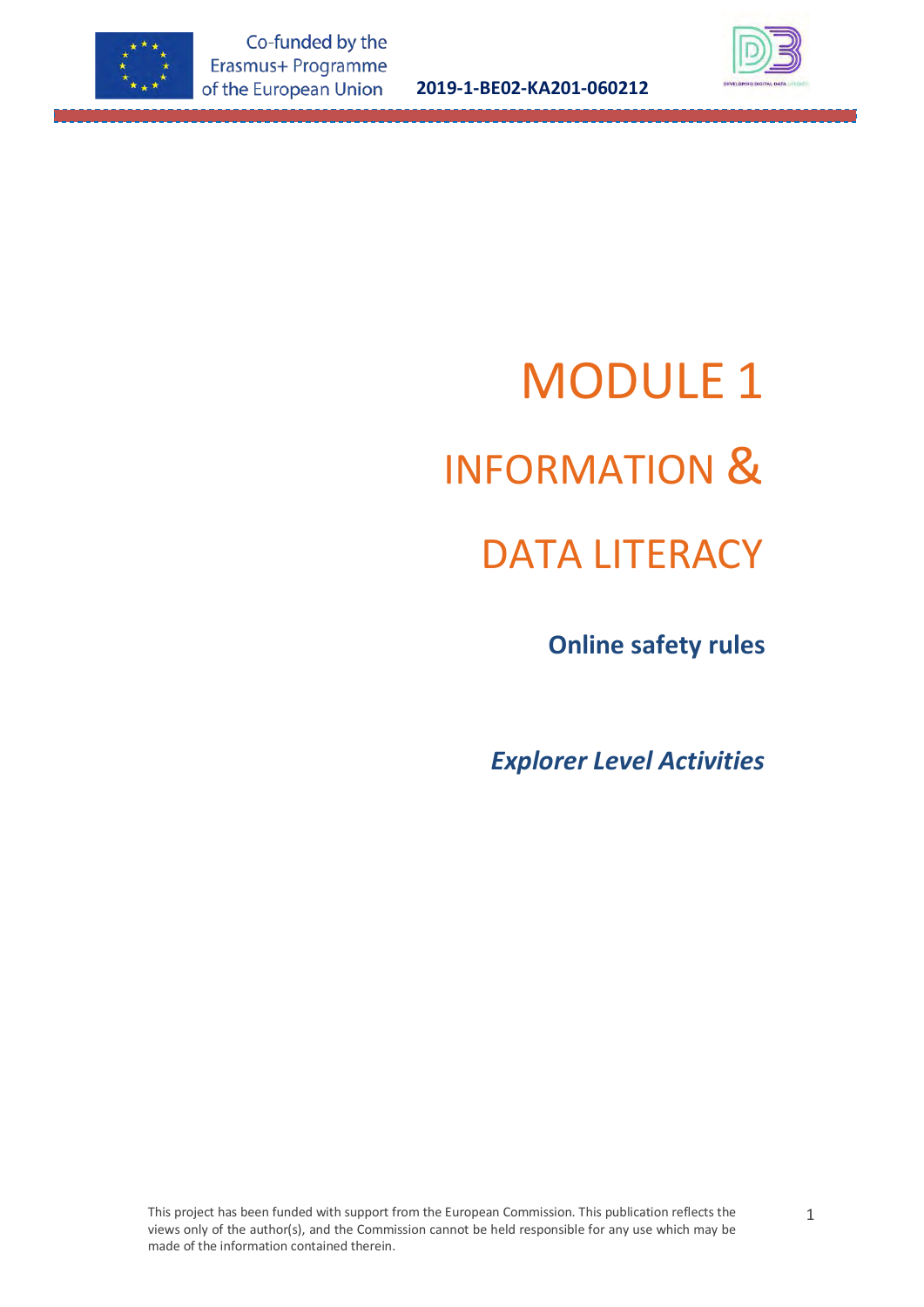



## Online safety rules

#### DESCRIPTION OF THE ACTIVITY

Using the Internet and browsing on the World Wide Web may be a risky thing for our privacy and online safety. How informed are you about safety rules that can protect you in your daily online digital tasks?

Search the web for **"Online safety rules"** or **"Online safety tips"** or Similar search query (in English or your national language).

Pick at least 3 of the top results from the search engine, containing some kind of list with safety rules and tips:

- Compare the safety tips/rules and check how many of their suggested guidelines are the same
- Gather all tips in one list (only their title, not the whole information and delete duplication)
- Create a 3-column table with the following column names "I know and I follow it", "I know but I do not follow it", "I didn't know it" and put every safety tip to the according column
- Study the two simplest, for you, safety rules that you are not following in your daily tasks and try to adopt them.

Some online resources for additional study:

- o <https://www.betterinternetforkids.eu/> (a lot of resources in all languages)
- o European Safer Internet Day [https://www.saferinternetday.org](https://www.saferinternetday.org/)
- o <https://www.betterinternetforkids.eu/resources>
- [https://www.europeanschoolnetacademy.eu/courses/course-v1:Insafe+BIK+2018/course](https://www.europeanschoolnetacademy.eu/courses/course-v1:Insafe+BIK+2018/course/) (Module 1: An Introduction to Online Safety (archived course)
- o [https://usa.kaspersky.com/resource-center/preemptive-safety/top-10-internet-safety](https://usa.kaspersky.com/resource-center/preemptive-safety/top-10-internet-safety-rules-and-what-not-to-do-online)[rules-and-what-not-to-do-online](https://usa.kaspersky.com/resource-center/preemptive-safety/top-10-internet-safety-rules-and-what-not-to-do-online)
- o [https://us.norton.com/internetsecurity-kids-safety-stop-stressing-10-internet-safety](https://us.norton.com/internetsecurity-kids-safety-stop-stressing-10-internet-safety-rules-to-help-keep-your-family-safe-online.html)[rules-to-help-keep-your-family-safe-online.html](https://us.norton.com/internetsecurity-kids-safety-stop-stressing-10-internet-safety-rules-to-help-keep-your-family-safe-online.html)
- o [https://www.mcafee.com/blogs/consumer/consumer-threat-notices/10-tips-stay-safe](https://www.mcafee.com/blogs/consumer/consumer-threat-notices/10-tips-stay-safe-online/)[online](https://www.mcafee.com/blogs/consumer/consumer-threat-notices/10-tips-stay-safe-online/)